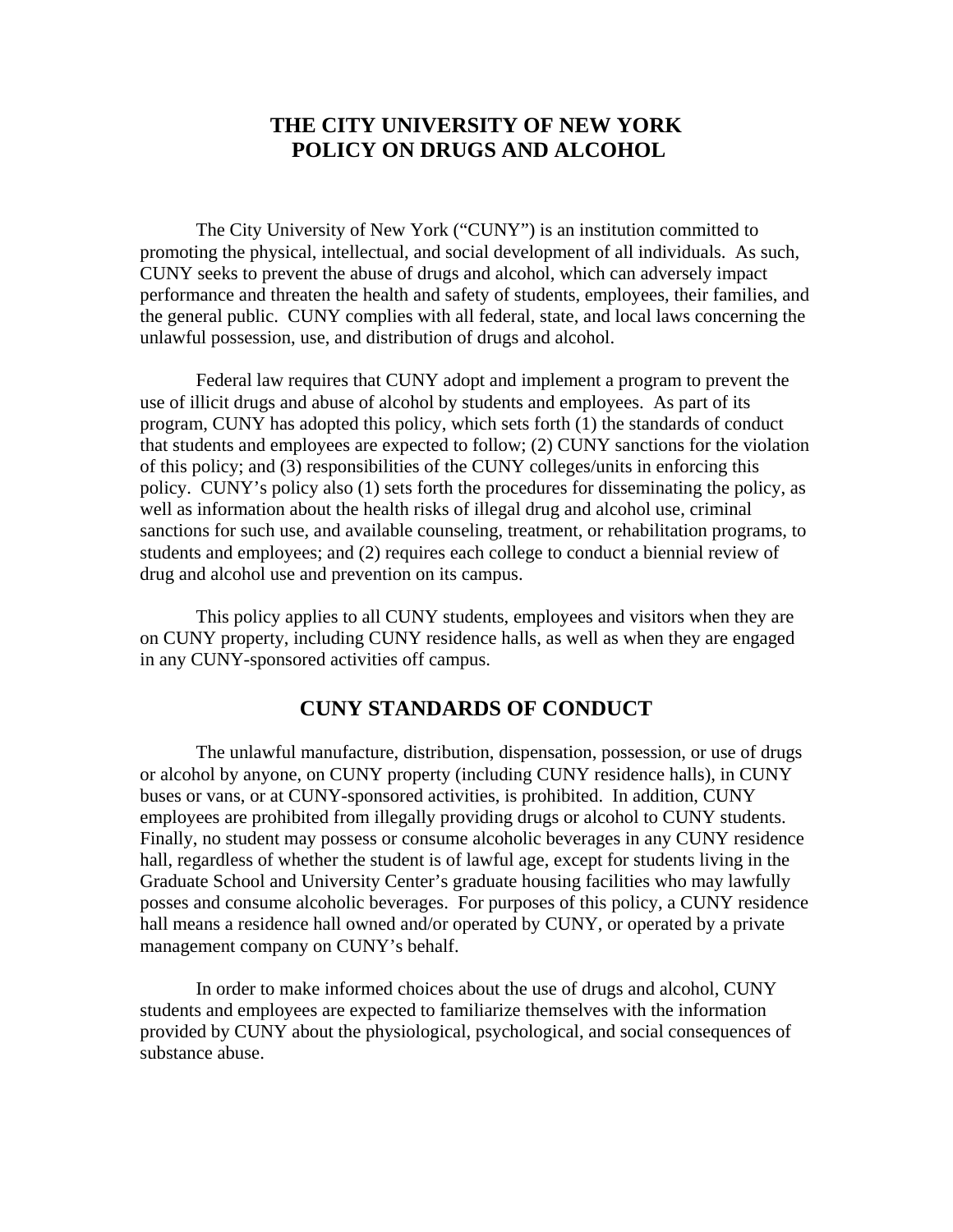### **CUNY SANCTIONS**

Employees and students who violate this policy are subject to sanctions under University policies, procedures and collective bargaining agreements, as described below. Employees and students should be aware that, in addition to these CUNY sanctions, the University will contact appropriate law enforcement agencies if they believe that a violation of the policy should also be treated as a criminal matter.

#### **STUDENTS**

 Students are expected to comply with the CUNY and college policies with respect to drugs and alcohol. Any student found in violation may be subject to disciplinary action under Article 15 of the Bylaws of the Board of Trustees, which may result in sanctions up to and including expulsion from the University.

In addition, any student who resides in a CUNY residence hall and who is found to have violated any CUNY or college policy with respect to drugs and alcohol may be subject to sanctions under the CUNY Residence Hall Disciplinary Procedures, up to and including expulsion from the residence hall.

In lieu of formal disciplinary action, CUNY may, in appropriate cases, seek to resolve the matter through an agreement pursuant to which the student must see a counselor or successfully participate in a drug and alcohol treatment program.

In accordance with the Federal Educational Rights and Privacy Act ("FERPA"), CUNY may also choose—when appropriate—to contact parents or legal guardians of students who have violated the CUNY policy on drugs and alcohol.

#### **EMPLOYEES**

Any employee found to have violated this CUNY policy may be subject to disciplinary action, in accordance with the procedures set forth in applicable CUNY policies, rules, regulations, and collective bargaining agreements. Sanctions may include a reprimand, suspension without pay, or termination of employment. In lieu of formal disciplinary action, CUNY may, in appropriate cases, seek to resolve the matter through an agreement pursuant to which the employee must successfully participate in a drug or alcohol treatment program.

## **RESPONSIBILITIES OF CUNY COLLEGES/UNITS**

Each college or unit of the University should make its best efforts to educate employees and students about this policy and the risks associated with the unlawful possession, use, or distribution of illegal drugs and alcohol. The President of each college or unit may choose to ban alcohol at on-campus functions or at any particular function. This policy, together with information about the health risks of illegal drug and